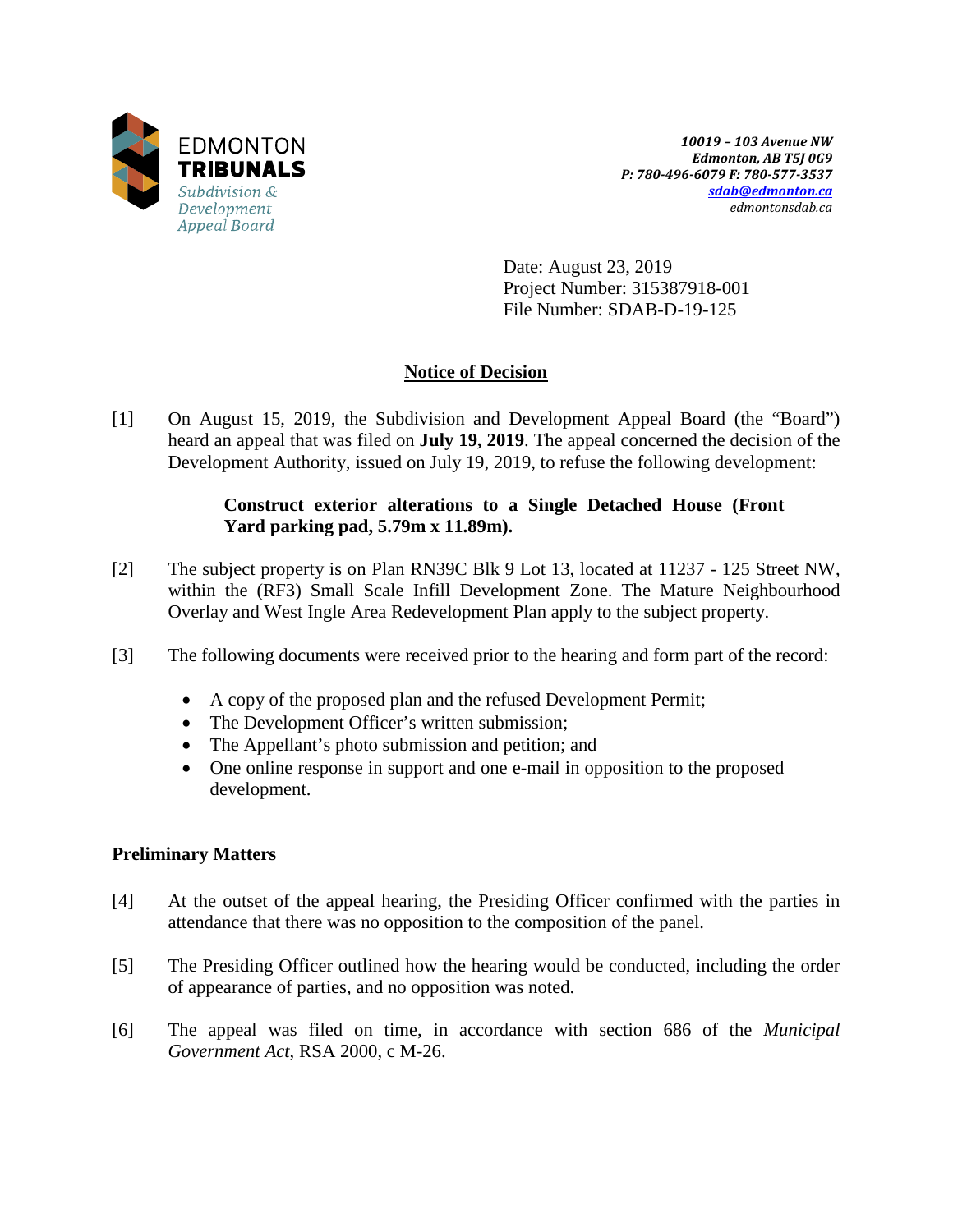## **Summary of Hearing**

- *i) Position of the Appellant, H. Tablizo*
- [7] Mr. K. Cooper, an Urban Planner, appeared to represent the Appellant who was also in attendance.
- [8] Ms. Tablizo has resided in the neighbourhood for approximately 30 years and applied for a parking pad in the front yard to allow her to age in place. She requires close and consistent access to her home due to medical conditions.
- [9] A front driveway would provide a sense of security as well as better accessibility. The main entrance is at the front of the house and there is no back door.
	- a) Ms. Tablizo would prefer to enter the house from the front entrance which is more visible to the neighbours who could provide help if she had trouble entering her home.
	- b) The rear lane is not as visible or well-lit as the street and is adjacent to walk-up apartments. Ms. Tablizo does not know the apartment tenants and they may not be willing to provide support if she requires help.
- [10] Mr. Cooper referred the Board to their photo submission to demonstrate that the proposed development will not unduly interfere with the use, value and enjoyment of adjacent properties.
	- a) The abutting side neighbours do not use their front yards for any particular purpose. The front yard of the south adjacent property has been covered in dirt since that house was built in 2015, while the front yard of the north adjacent property has been shaded in shrubs for over a decade.
	- b) Front driveways in Inglewood are not unusual and are sprinkled throughout the neighbourhood. Many are in close proximity to the subject site; therefore, the proposed development conforms to the character of the neighbourhood.
	- c) A petition of support was submitted which demonstrates that Ms. Tablizo has built positive relationships during the time she has lived at her home.
- [11] Mr. Cooper provided the following responses to questions from the Board:
	- a) There are no other front driveways on the east and west blockface of the subject site.
	- b) There is a secondary access to the house that is located approximately mid-way along the south side.
	- c) There is currently no garage on the subject site.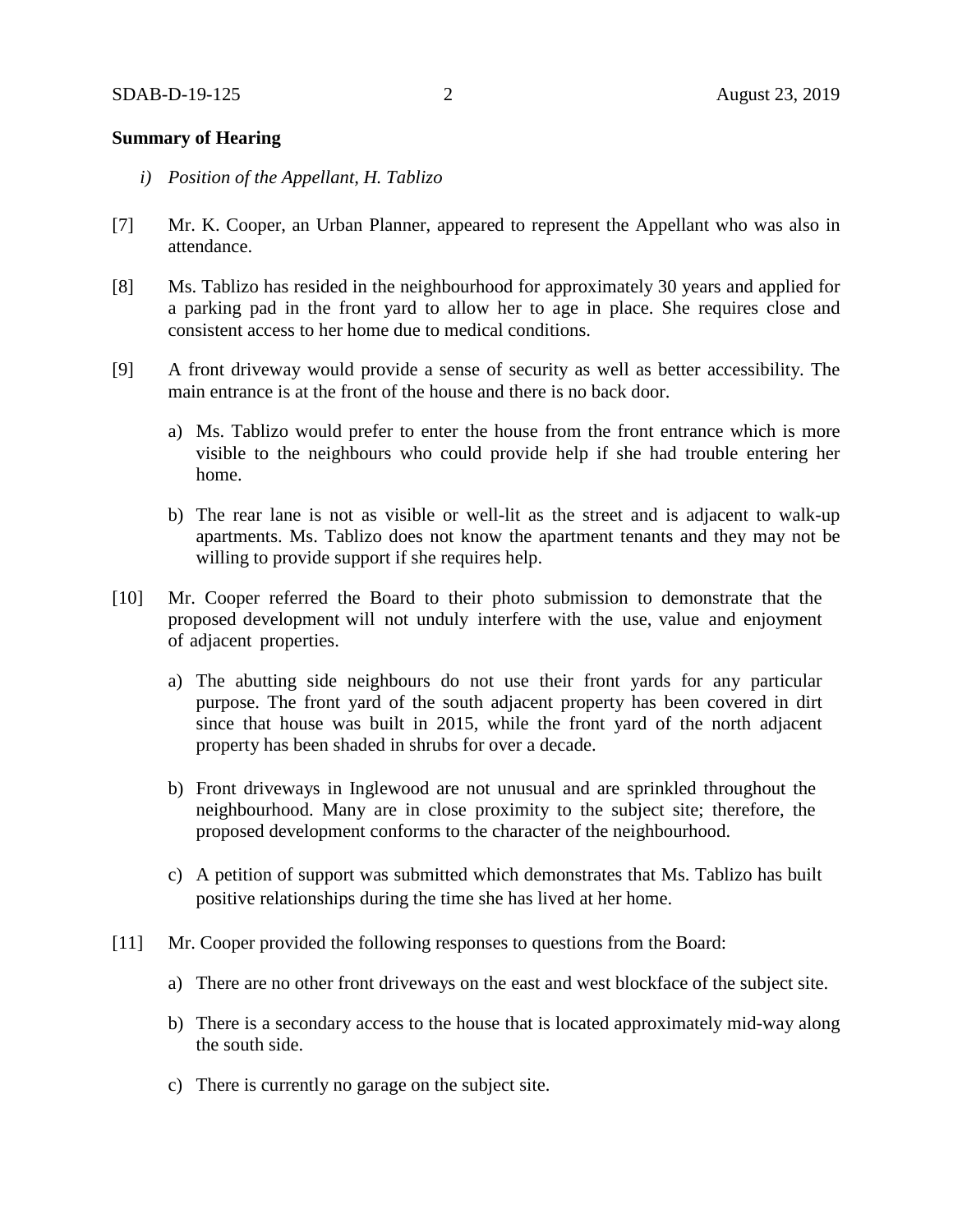- d) While there is no barrier for vehicle access from the rear lane it would be a significant distance to access the front door from a rear parking pad.
- e) They have reviewed the conditions of the Development Officer and Subdivision Planning (Transportation) should the parking pad be granted and have no objections.
- *ii) Position of the Development Officer, R. Zhou*
- [12] The Development Authority was not in attendance and the Board relied on Mr. Zhou's written submission.

#### **Decision**

[13] The appeal is **DENIED** and the decision of the Development Authority is **CONFIRMED**. The development is **REFUSED**.

### **Reasons for Decision**

- [14] The proposed parking pad is Accessory to a Single Detached House, which is a Permitted Use in the (RF3) Small Scale Infill Development Zone.
- [15] The Board, when considering granting this appeal, must give thought to the future uses that this property may have and not necessarily just the issues or needs of the current property owner. If the Board were to grant this appeal it would allow the future ability for increased front vehicle access, front yard parking and perhaps an attached front drive garage that would not be characteristic to the streetscape of this particular block.
- [16] The Board heard evidence that there are other front drive accesses in Inglewood; however, there are no front drive accesses on the east and west blockface of the subject site and a front drive access would interfere with the pedestrian-oriented design of the streetscape and would not be in character with surrounding development.
- [17] It is clear that the Appellant has the opportunity to develop the rear yard and could provide safe access to the side entry by developing a new garage or rear parking area.
- [18] Subdivision Planning (Transportation) was consulted, and provided a sketch of the proposed development. It was their opinion that allowing this development could result in some damage to the existing boulevard trees.
- [19] The Board finds that the community consultation was done in accordance with the *Edmonton Zoning Bylaw*.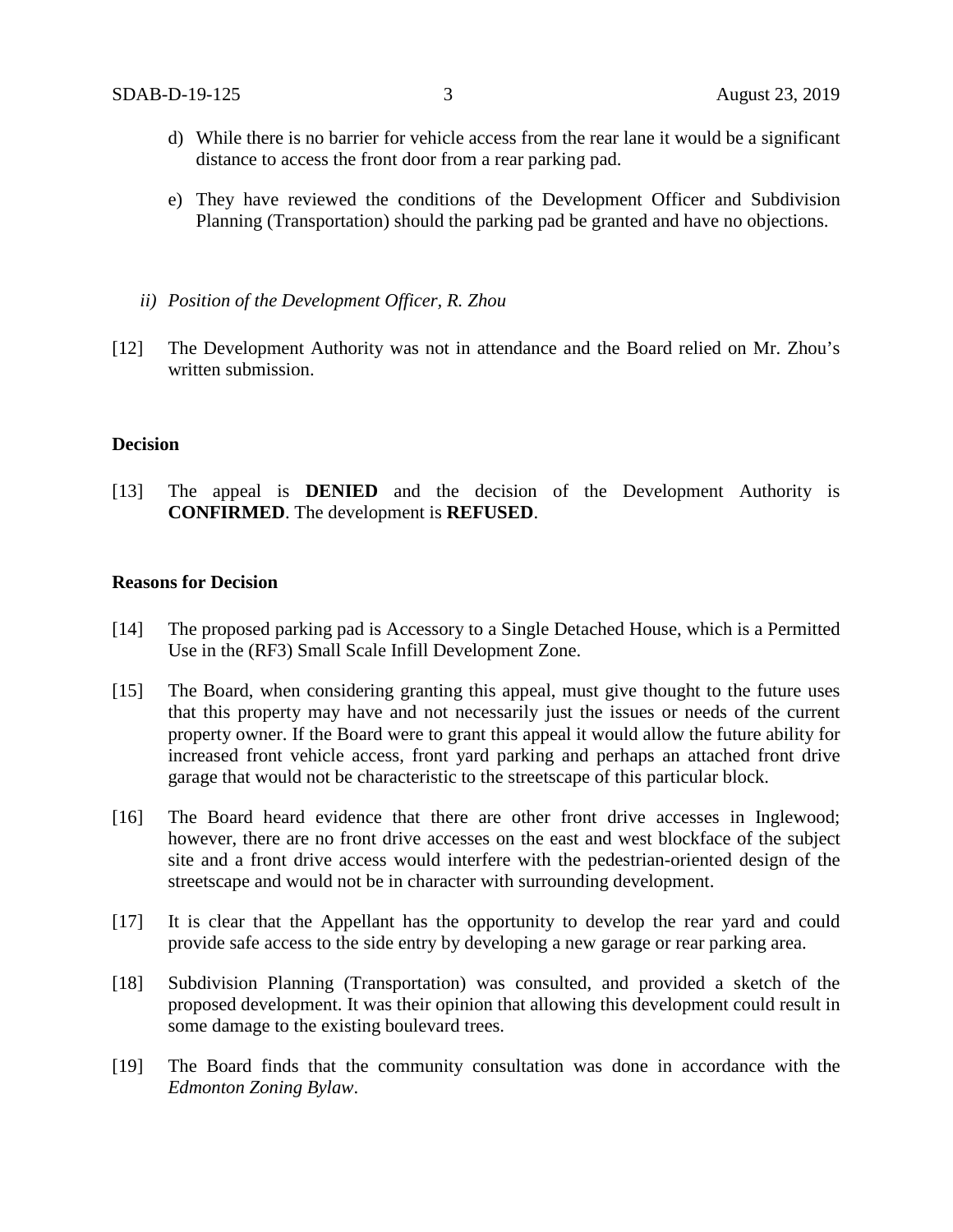SDAB-D-19-125 4 August 23, 2019

- [20] Notwithstanding community support of some of the neighbours, the south adjacent property owner is opposed the proposed development and is one of the most directly affected parties.
- [21] The Board was presented with no planning reasons to justify the addition of a front parking pad to the subject site. Therefore, pursuant to section 687(3)(d) of the *Municipal Government Act* the Board finds that the proposed development will unduly interfere with the amenities of the neighbourhood and materially interfere with or affect the use, enjoyment or value of neighbouring parcels of land.

V. Laberge, Presiding Officer Subdivision and Development Appeal Board

Board Members in Attendance: B. Gibson, L. Gibson, A. Peterson

cc: Development & Zoning Services – R. Zhou / A. Wen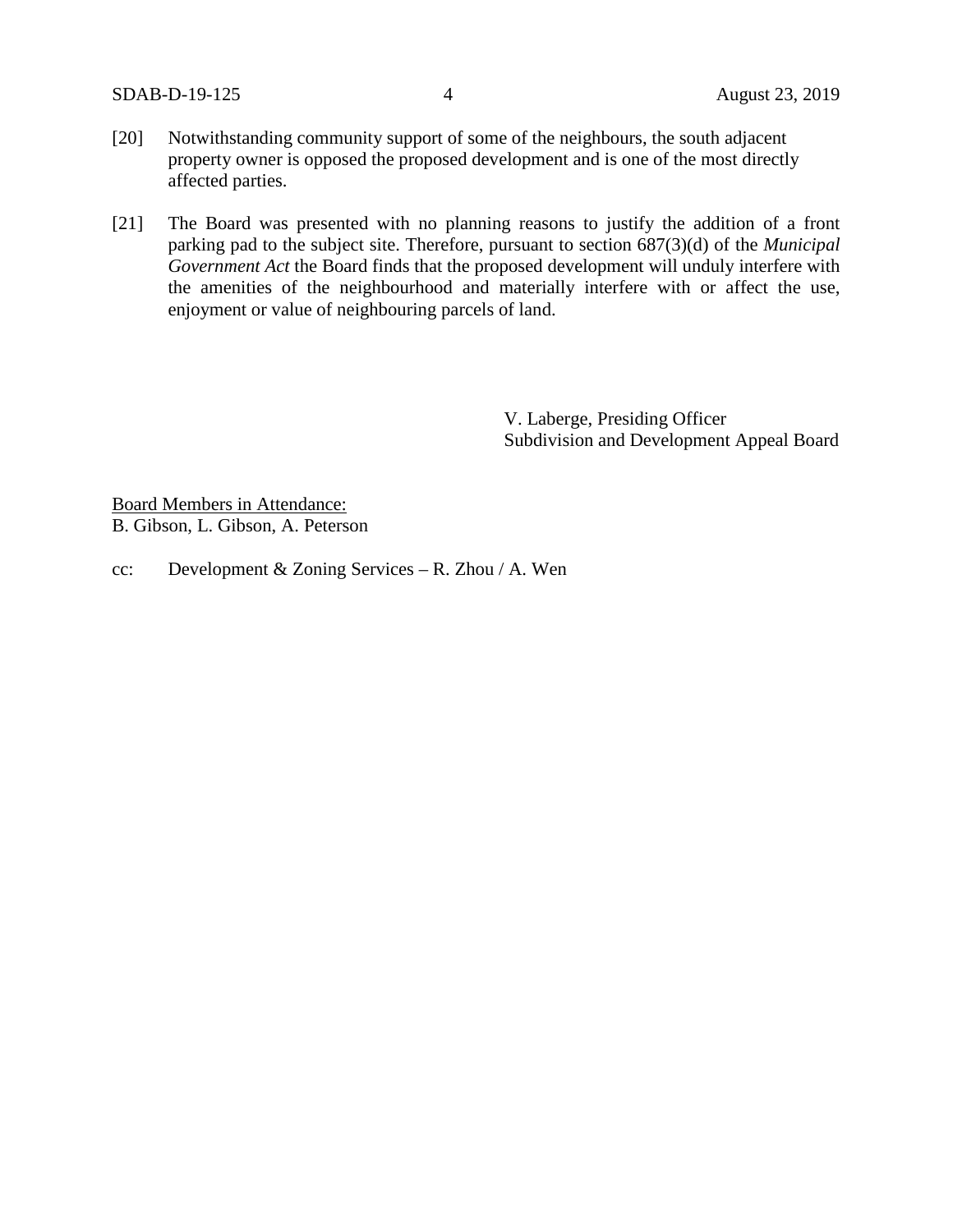# **Important Information for the Applicant/Appellant**

- 1. This decision may be appealed to the Alberta Court of Appeal on a question of law or jurisdiction under section 688 of the *Municipal Government Act*, RSA 2000, c M-26.
- 2. When a decision on a Development Permit application has been rendered by the Subdivision and Development Appeal Board, the enforcement of that decision is carried out by the Sustainable Development Department, located on the 2nd Floor, Edmonton Tower, 10111 – 104 Avenue NW, Edmonton, AB T5J 0J4.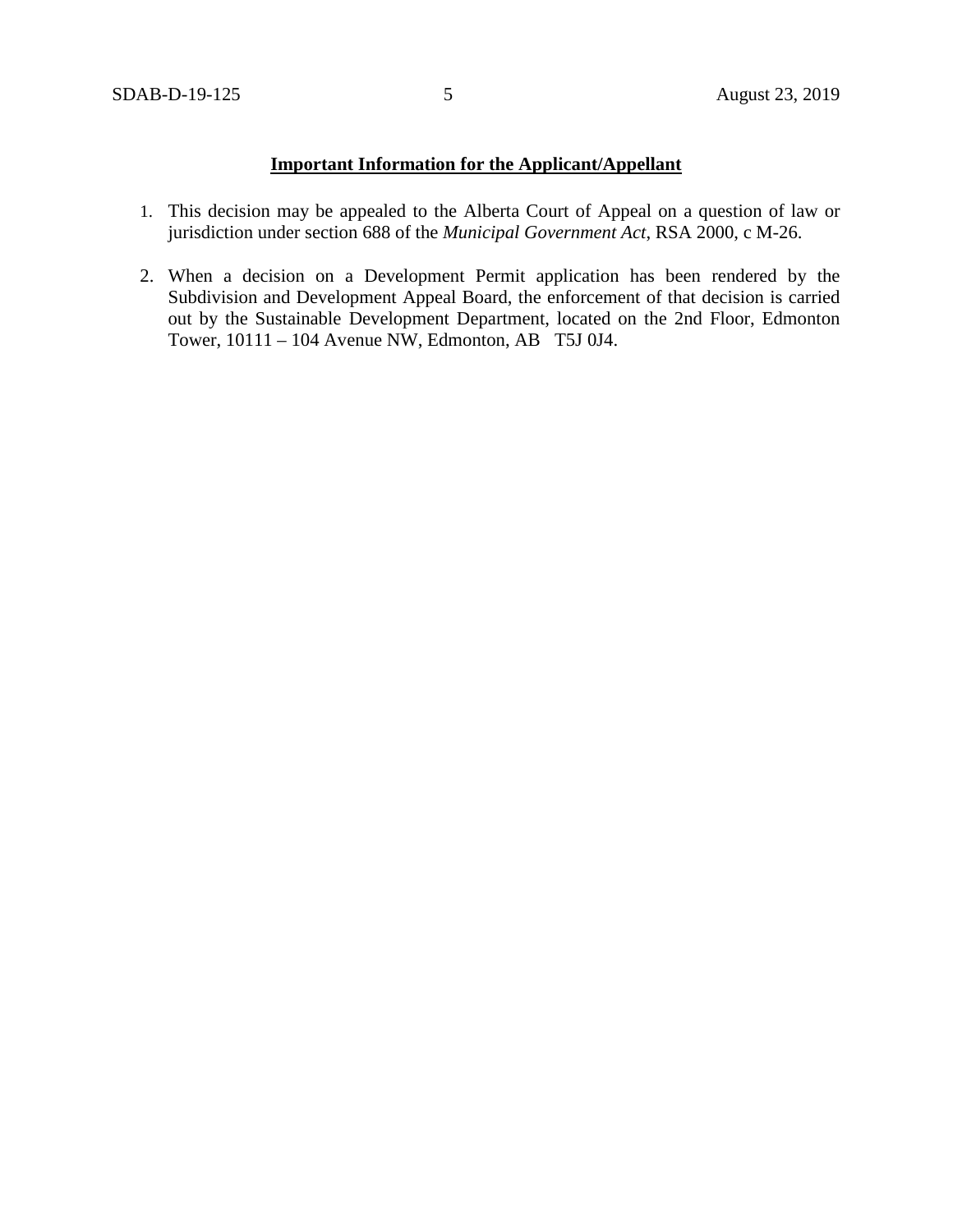

S Date: August 23, 2019 Project Number: 264872041-002 File Number: SDAB-D-19-110

# **Notice of Decision**

[1] The Subdivision and Development Appeal Board (the "Board") at a hearing on July 18, 2019, made and passed the following motion:

> "That the appeal hearing be postponed to August 14 or 15, 2019 at the verbal request of the Appellants."

[2] On August 15, 2019, the Board made and passed the following motion:

"That SDAB-D-19-110 be raised from the table."

[3] On August 15, 2019, the Subdivision and Development Appeal Board (the "Board") heard an appeal that was filed on **June 21, 2019**. The appeal concerned the decision of the Development Authority, issued on May 31, 2019, to refuse the following development:

# **Construct an over-height Fence for a Religious Assembly, existing without Permits (maximum height 2.03 m).**

- [4] The subject property is on Plan 4746KS Blk 1 Lots 25-28, located at 16310 106 Avenue NW, 10610 - 163 Street NW and 10614 - 163 Street NW, within the (RF1) Single Detached Residential Zone. The Mature Neighbourhood Overlay and Jasper Place Area Redevelopment Plan apply to the subject property.
- [5] The following documents were received prior to the hearing and form part of the record:
	- A copy of the Development Permit application with attachments, proposed site plan, and the refused Development Permit;
	- The Development Officer's written submission;
	- The Appellant's written submission and petition; and
	- One online response in support and one online response in opposition to the proposed development.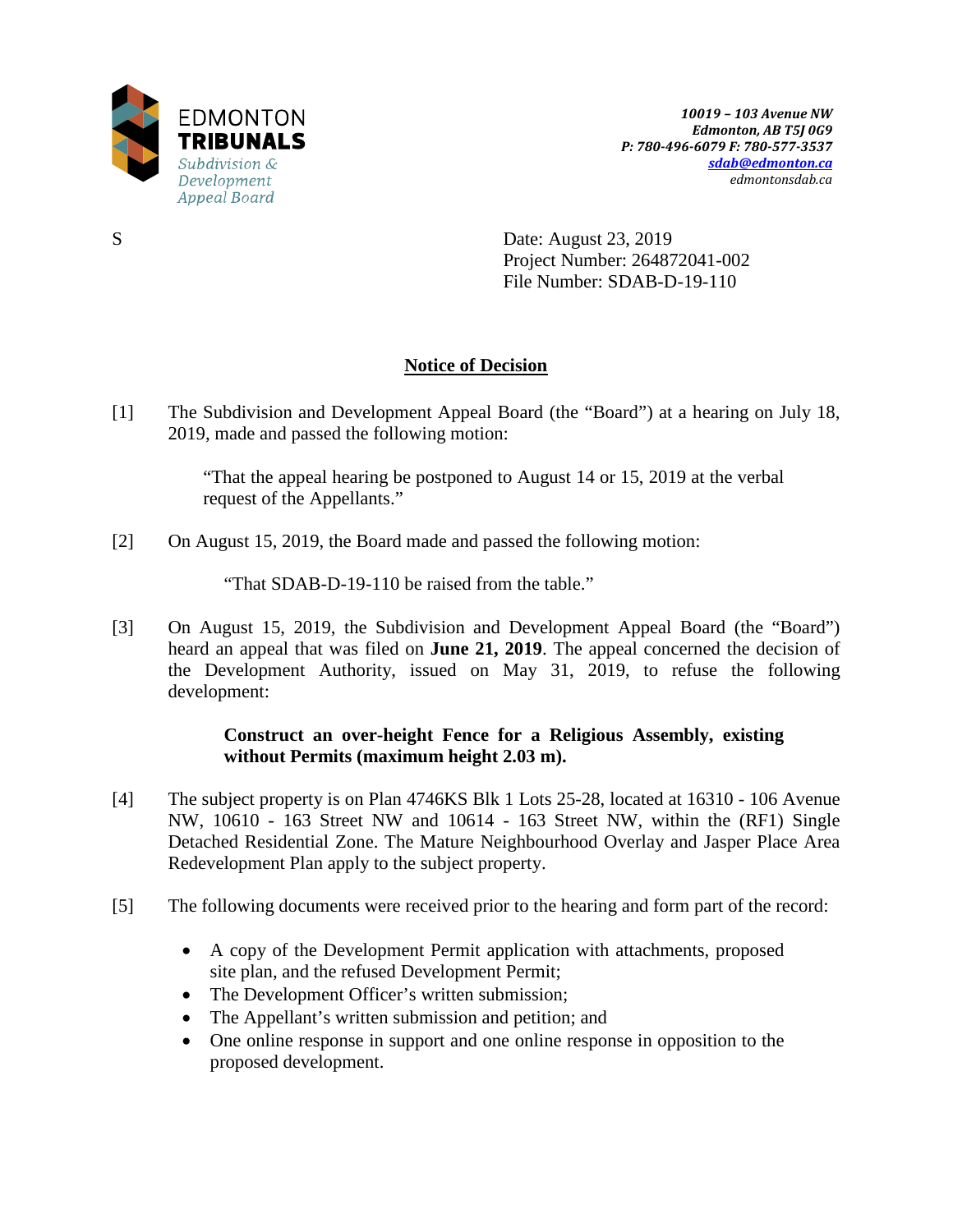## **Preliminary Matters**

- [6] At the outset of the appeal hearing, the Presiding Officer confirmed with the parties in attendance that there was no opposition to the composition of the panel.
- [7] The Presiding Officer outlined how the hearing would be conducted, including the order of appearance of parties, and no opposition was noted.
- [8] The appeal was filed on time, in accordance with section 686 of the *Municipal Government Act*, RSA 2000, c M-26.

### **Summary of Hearing**

- *i) Position of the Appellant, St. Virgin Mary Ethiopian Orthodox Tewahedo Church Edmonton*
- [9] Mr. G. Sasiga and Mr. F. Woldemarian made a presentation on behalf of the Appellant.
- [10] When they first decided to build a fence they were advised that no permit was required if the fence did not exceed six feet in height. They hired a contractor and constructed a chain link fence and stayed within the required six feet.
- [11] After the fence was already built they received correspondence from the City advising that a permit was required for the fence and received a fine for building a fence without a permit. The fine was paid and they applied for the required permit which was subsequently denied. At this point the fence had already been in place for more than a year.
- [12] An adjacent property to the north has a similar fence and they do not understand why they are being singled out. They maintain that their fence does not exceed six feet in height.
- [13] As the fence is chain link there is a clear vision of oncoming traffic.
- [14] The chain link fence has improved the appearance of the surrounding area and is a nice feature of the property.
- [15] It would be financially difficult if they were required to demolish and re-erect the fence.
- [16] The main reason for the fence height is to protect the numerous children who attend the church from running out into traffic. A four foot high fence would not be adequate to prevent children from jumping over it.
- [17] There were two near misses between children and drivers prior to the fence being erected.
- [18] The Appellants provided the following responses to questions from the Board: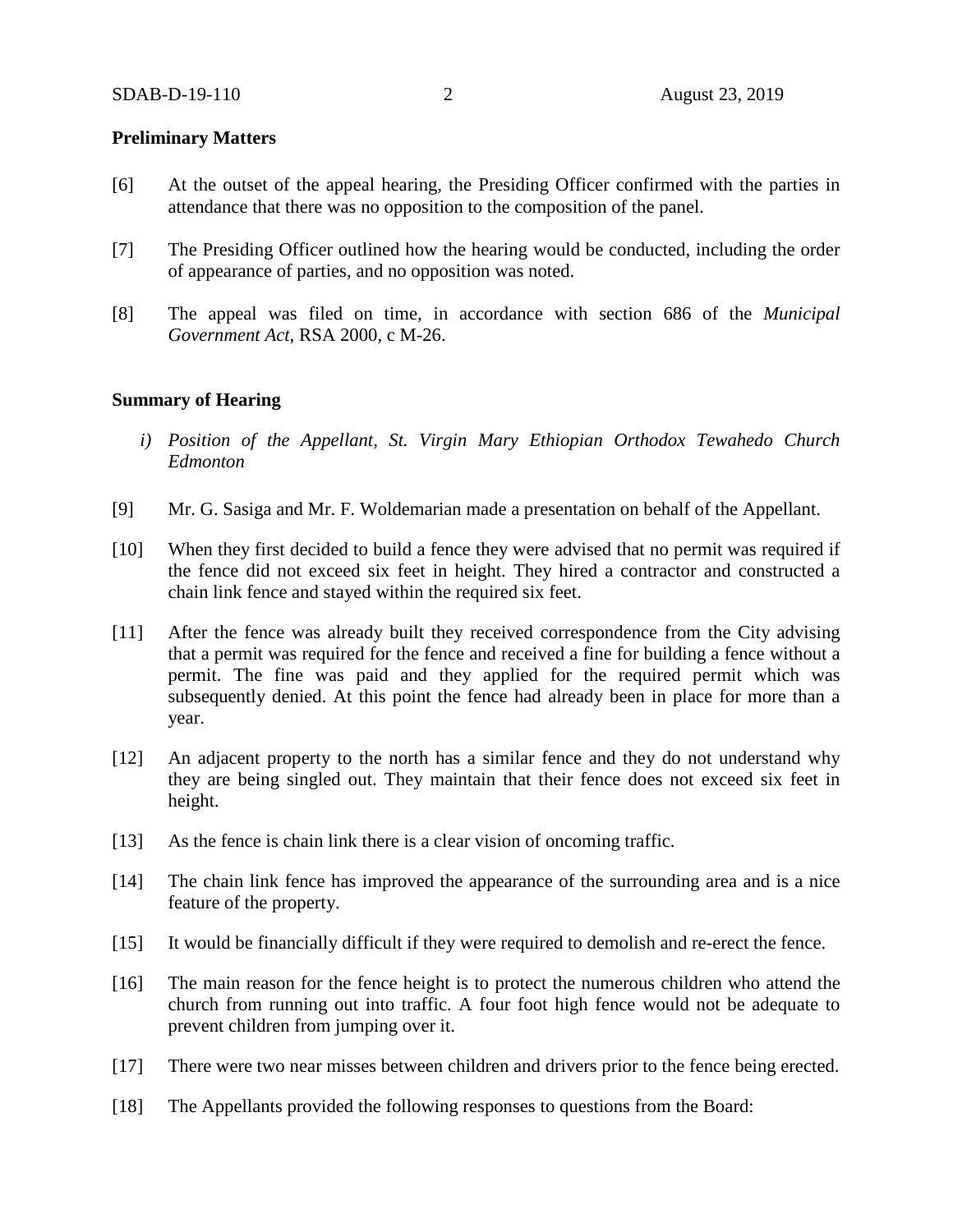- a) The property operates strictly as a church, mostly on Sundays, from 5:00 a.m. to 11:00 a.m. No daycare is operated from this site but a separate church session is held for children in the basement. There is no outdoor play area for children.
- b) They were not aware of the exact capacity of the church.
- c) A four foot fence would still allow some of the children to jump over it. The fence was left open with no slats so as not to hinder traffic.
- d) No one objected to the fence during the course of construction.
- e) The Appellants would have no issue if a condition were added to the permit stipulating that the fence must remain chain link, free of slats or altered or changed in any way that would prevent people from seeing through it.
- *ii) Position of the Development Officer, H. Xu*
- [19] The Development Authority was not in attendance and the Board relied on Ms. Xu's written submission.

### **Decision**

- [20] The appeal is **ALLOWED** and the decision of the Development Authority is **REVOKED**. The development is **GRANTED** as applied for to the Development Authority, subject to the following **CONDITIONS**:
	- **1. For this application the fencing material shall remain chain link and is not to be altered or changed in any way that would hinder the visual aspects for traffic and pedestrians such as converting to a solid fence material or inserting slats in the chain link fence. Any alterations shall require a new Development Permit.**
	- 2. The development shall be in accordance with the stamped and approved drawings.
	- 3. Any sign attached to the subject Fence will require a separate Development Permit. More information about Permanent Signs can be found on the City of Edmonton's website : https://www.edmonton.ca/programs services/permanent-signs.aspx
	- 4. All required parking and loading facilities shall only be used for the purpose of accommodating the vehicles of clients, customers, employees, members, residents or visitors in connection with the building or Use for which the parking and loading facilities are provided, and the parking and loading facilities shall not be used for driveways, access or egress, commercial repair work, display, sale or storage of goods of any kind. (Reference Section 54.1.1.c)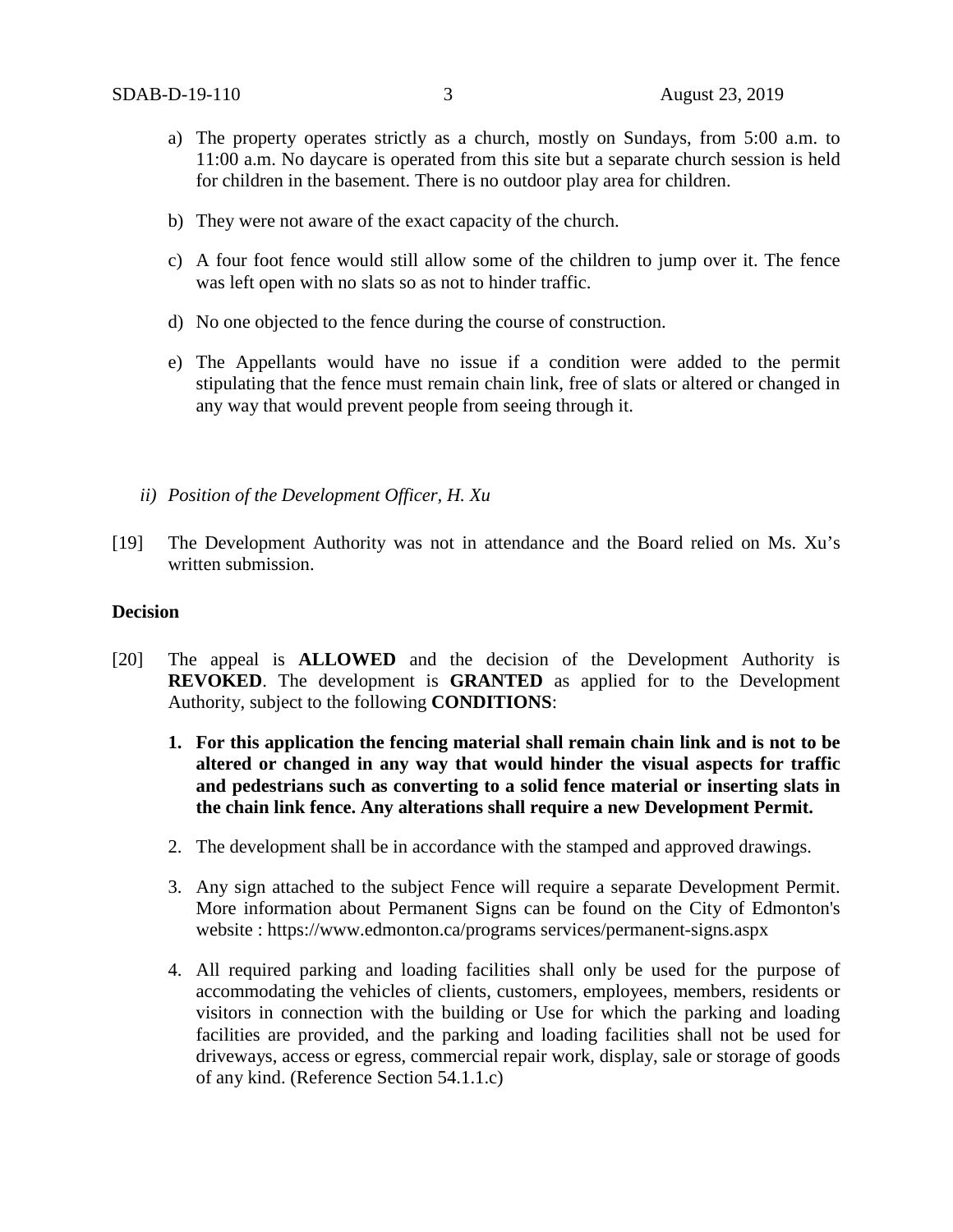- 5. Any outdoor lighting for any development shall be located and arranged so that no direct rays of light are directed at any adjoining properties, or interfere with the effectiveness of any traffic control devices. (Reference Section 51).
- [21] In granting the development the following variances to the *Edmonton Zoning Bylaw* are allowed:
	- 1. The requirement that the maximum permitted Height of 1.2 metres for the portion of the Fence constructed in the Front Yard of a Corner Site is waived. (Section  $49.1(e)(i)$ ).
	- 2. The requirement that the maximum permitted Height of 1.2 metres for the portion of the Fence situated between the flanking Side Lot Line and the foremost side Façade of the principal structure, and extending from the Front Lot Line to the Rear Lot Line is waived. (Section  $49.1(e)(ii)$ ).

#### **Reasons for Decision**

- [22] The proposed Fence is Accessory to a Religious Assembly, which is a Discretionary Use in the (RF1) Single Detached Residential Zone.
- [23] Section 49.1(f) states "In the case where the permitted Height of a Fence, wall, or gate is 1.2 metres, the Development Officer may vary the Height of the Fence, wall, or gate to a maximum of 1.85 metres, in order to provide additional screening from public roadways or incompatible adjacent Uses."

The Board notes under section 49.1(f), there is an incremental Height variance and has determined that a chain link Fence that is over height by five to eight inches to provide additional screening from public roadways for this Use at this location has no material impact nor does it unduly interfere with the neighbourhood.

- [24] The Board finds that by imposing the condition to ensure that the proposed development remains an open chain link fence would help mitigate any future opportunities for this Fence to be of a solid material that could impact the visual sightlines of the subject site.
- [25] The Board notes that it received one letter of opposition and one letter of support. No other correspondence was received from any affected properties or the Britannia Youngstown Community League.
- [26] The Fence has been constructed and has been up for in excess of one year with no known complaints provided.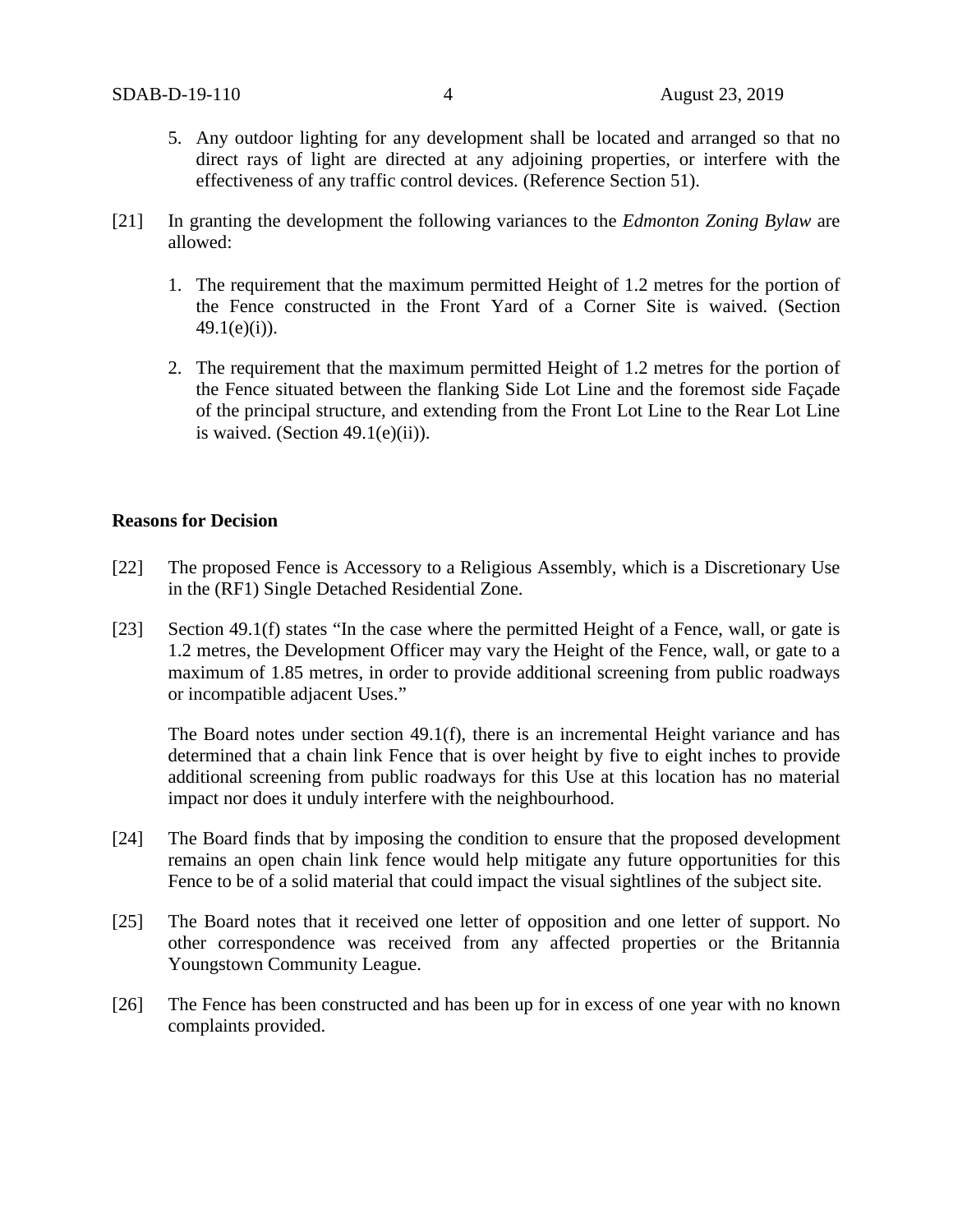[27] Given the above reasons, the Board finds that the proposed development will not unduly interfere with the amenities of the neighbourhood nor materially interfere with or affect the use, enjoyment or value of neighbouring parcels of land.

> V. Laberge, Presiding Officer Subdivision and Development Appeal Board

Board Members in Attendance: A. Bolstad, B. Gibson, L. Gibson, A. Peterson

cc: Development & Zoning Services – H. Xu / A. Wen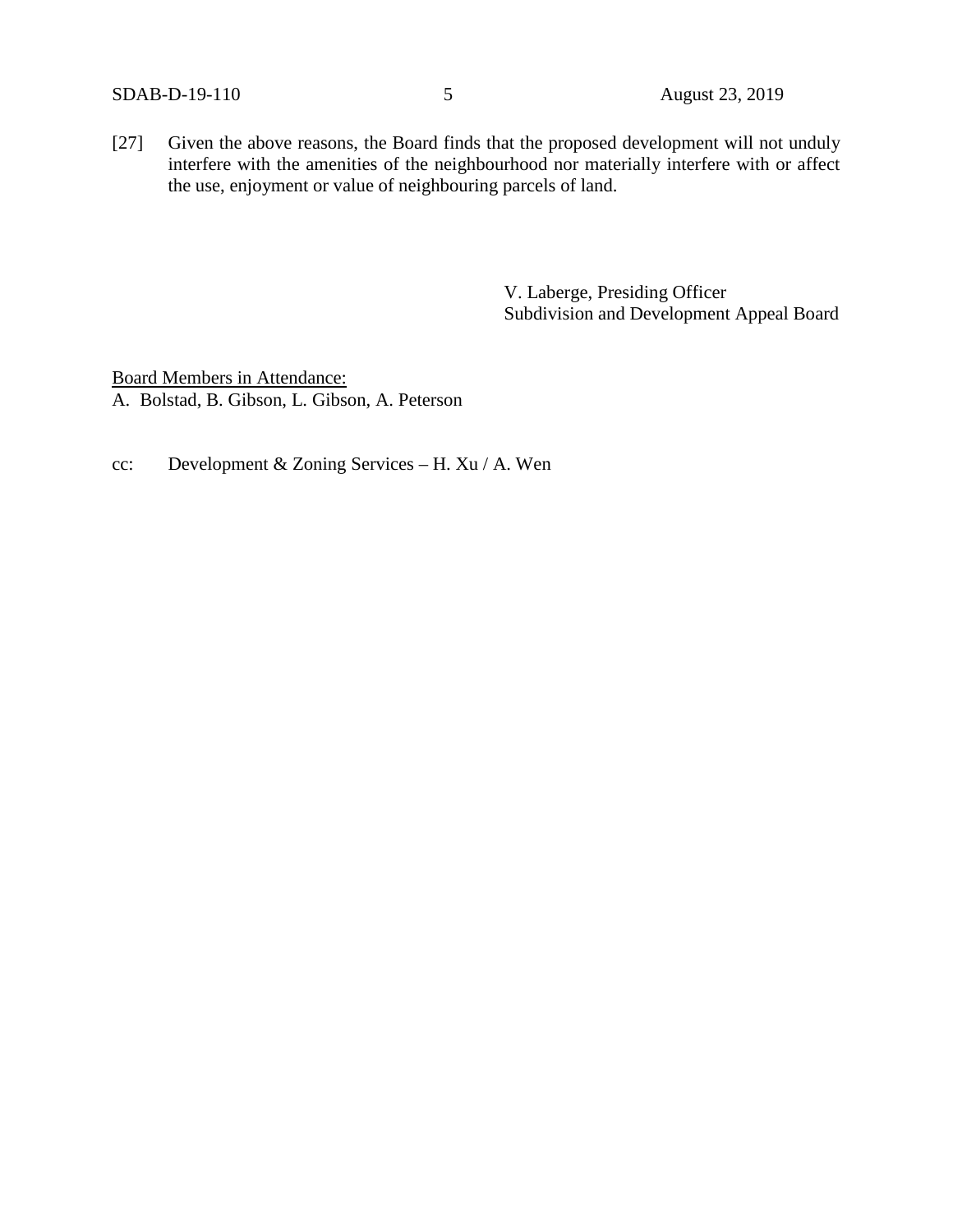## Important Information for the Applicant/Appellant

- 1. This is not a Building Permit. A Building Permit must be obtained separately from the Sustainable Development Department, located on the 2nd Floor, Edmonton Tower, 10111 – 104 Avenue NW, Edmonton, AB T5J 0J4.
- 2. Obtaining a Development Permit does not relieve you from complying with:
	- a) the requirements of the *Edmonton Zoning Bylaw*, insofar as those requirements have not been relaxed or varied by a decision of the Subdivision and Development Appeal Board,
	- b) the requirements of the *Alberta Safety Codes Act*,
	- c) the *Alberta Regulation 204/207 – Safety Codes Act – Permit Regulation*,
	- d) the requirements of any other appropriate federal, provincial or municipal legislation,
	- e) the conditions of any caveat, covenant, easement or other instrument affecting a building or land.
- 3. When an application for a Development Permit has been approved by the Subdivision and Development Appeal Board, it shall not be valid unless and until any conditions of approval, save those of a continuing nature, have been fulfilled.
- 4. A Development Permit will expire in accordance to the provisions of section 22 of the *Edmonton Zoning Bylaw, Bylaw 12800*, as amended.
- 5. This decision may be appealed to the Alberta Court of Appeal on a question of law or jurisdiction under section 688 of the *Municipal Government Act*, RSA 2000, c M-26. If the Subdivision and Development Appeal Board is served with notice of an application for leave to appeal its decision, such notice shall operate to suspend the Development Permit.
- 6. When a decision on a Development Permit application has been rendered by the Subdivision and Development Appeal Board, the enforcement of that decision is carried out by the Sustainable Development Department, located on the 2nd Floor, Edmonton Tower, 10111 – 104 Avenue NW, Edmonton, AB T5J 0J4.

*NOTE: The City of Edmonton does not conduct independent environmental checks of land within the City. If you are concerned about the stability of this property for any purpose, you should conduct your own tests and reviews. The City of Edmonton, when issuing a development permit, makes no representations and offers no warranties as to the suitability of the property for any purpose or as to the presence or absence of any environmental contaminants on the property.*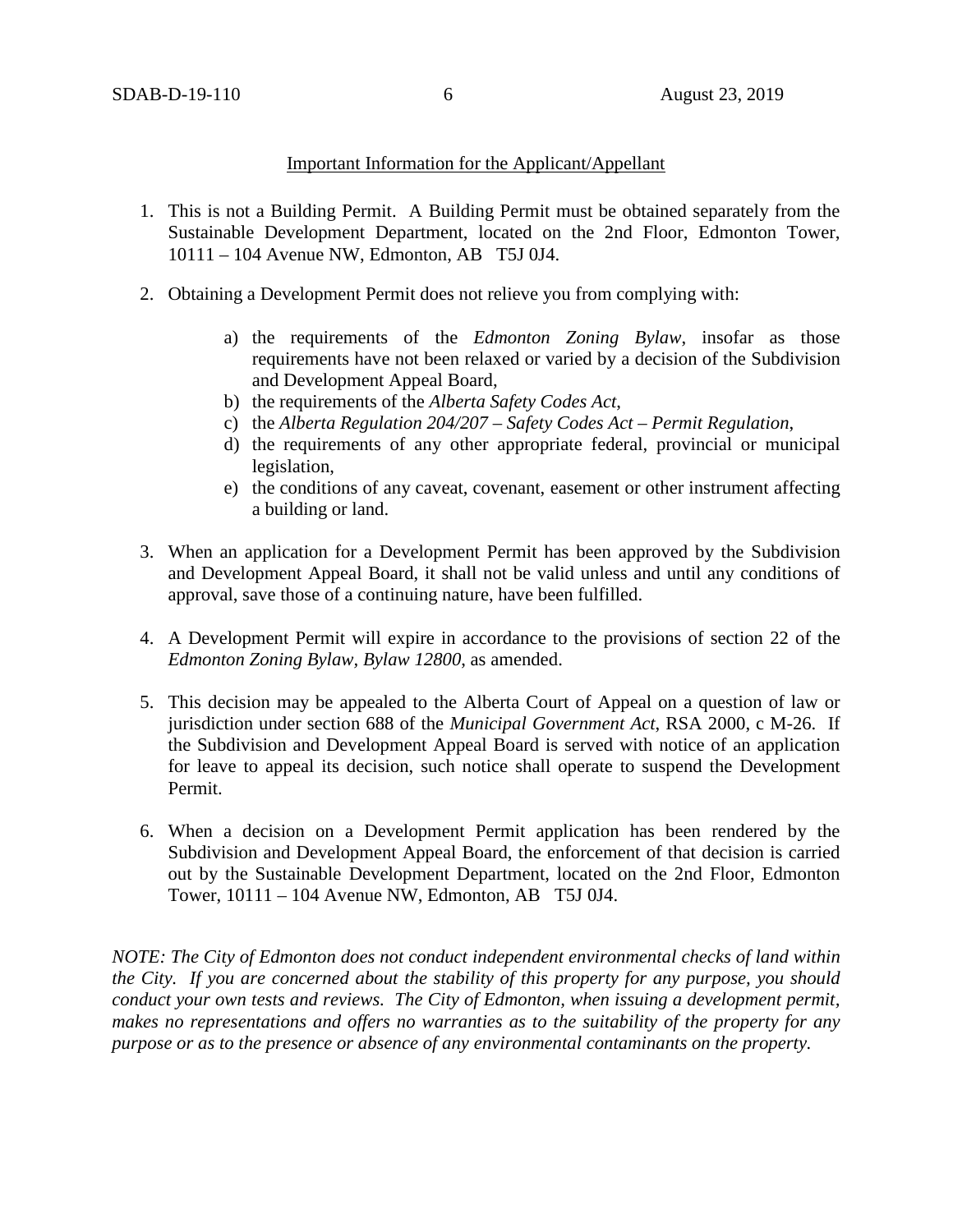

Date: August 23, 2019 Project Number: 279658672-002 File Number: SDAB-D-19-502

# **Notice of Decision**

- [1] On August 15, 2019, the Subdivision and Development Appeal Board (the "Board") heard an appeal that was filed on **July 17, 2019**. The appeal concerned an Order issued on July 11, 2019, by Development and Zoning Services to:
	- **1. Develop the Site in accordance with approved File No. SDAB-D-18- 094; OR**
	- **2. Submit a new Development Permit application to re-configure the roof pitch and comply with Edmonton Zoning Bylaw 12800; OR**

# **3. Demolish the Building.**

- [2] The subject property is on Plan RN60 Blk 21 Lot 17, located at 10973 132 Street NW, within the (RF1) Single Detached Residential Zone. The Mature Neighbourhood Overlay and West Ingle Area Redevelopment Plan apply to the subject property.
- [3] The following documents were received prior to the hearing and form part of the record:
	- A copy of the Stop Order;
	- The Development Authority's written submission and photographs; and
	- The Appellant's appeal submission and a photograph.

# **Preliminary Matters**

- [4] At the outset of the appeal hearing, the Presiding Officer confirmed with the parties in attendance that there was no opposition to the composition of the panel.
- [5] The Presiding Officer outlined how the hearing would be conducted, including the order of appearance of parties, and no opposition was noted.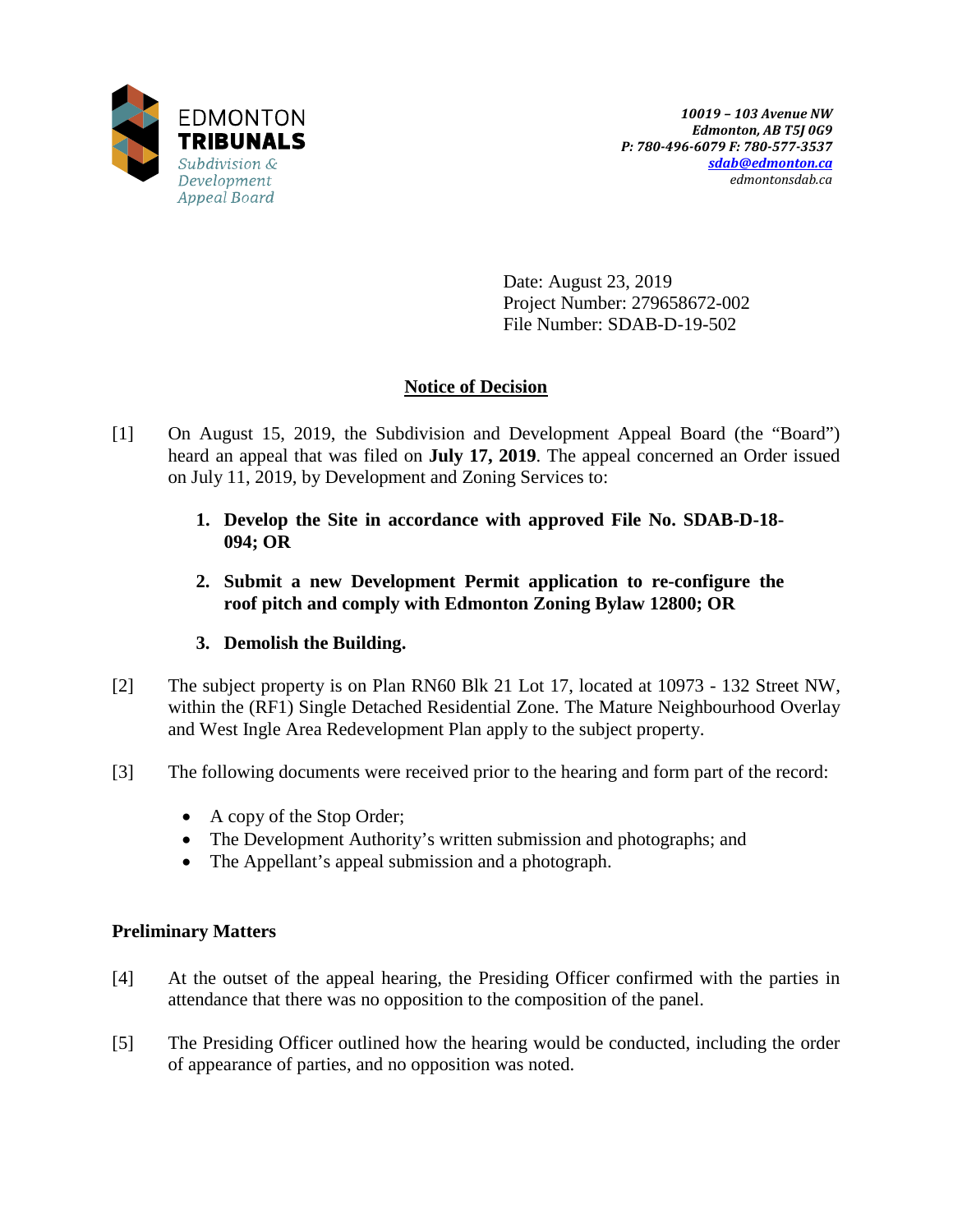[6] The appeal was filed on time, in accordance with section 686 of the *Municipal Government Act*, RSA 2000, c M-26.

#### **Summary of Hearing**

- *i) Position of the Development Compliance Officer, J. McArthur*
- [7] Mr. McArthur confirmed that he has the proper authority to issue Orders under the *Municipal Government Act.* The Stop Order was issued because the building is 10 centimetres over the permitted height with no development permit.
- [8] He reviewed the permit history of the subject site from his written submission:
	- June 6, 2018: An application to construct a Semi-detached House (File No. 279658672-001) was refused by the Development Officer. The application was refused as a Discretionary Use and not meeting Location Criteria.
	- July 17, 2018: An appeal of the decision (SDAB-D-18-094) overturned the decision of the Development Authority and granted the development.
	- March 5, 2019: An application to increase height of structure was submitted (File No.279658672- 022).
	- May 13, 2019: An application to construct exterior alteration was refused by the Development Officer for exceeding the maximum allowable midpoint and peak heights.

No appeal was received within the allowable appeal period.

- January 15, 2019: Development Inspection found that the Finished Floor Elevation appeared to have increased from the stamped height of 69.99 metres.
- January 17, 2019: Violation Notice issued.
- February 14, 2019: As-built Survey received that confirmed an increase in Finished Floor Elevation to 70.17 metres.

July 11, 2019: Municipal Government Act Order Issued.

[9] Mr. McArthur provided the following responses to questions from the Board: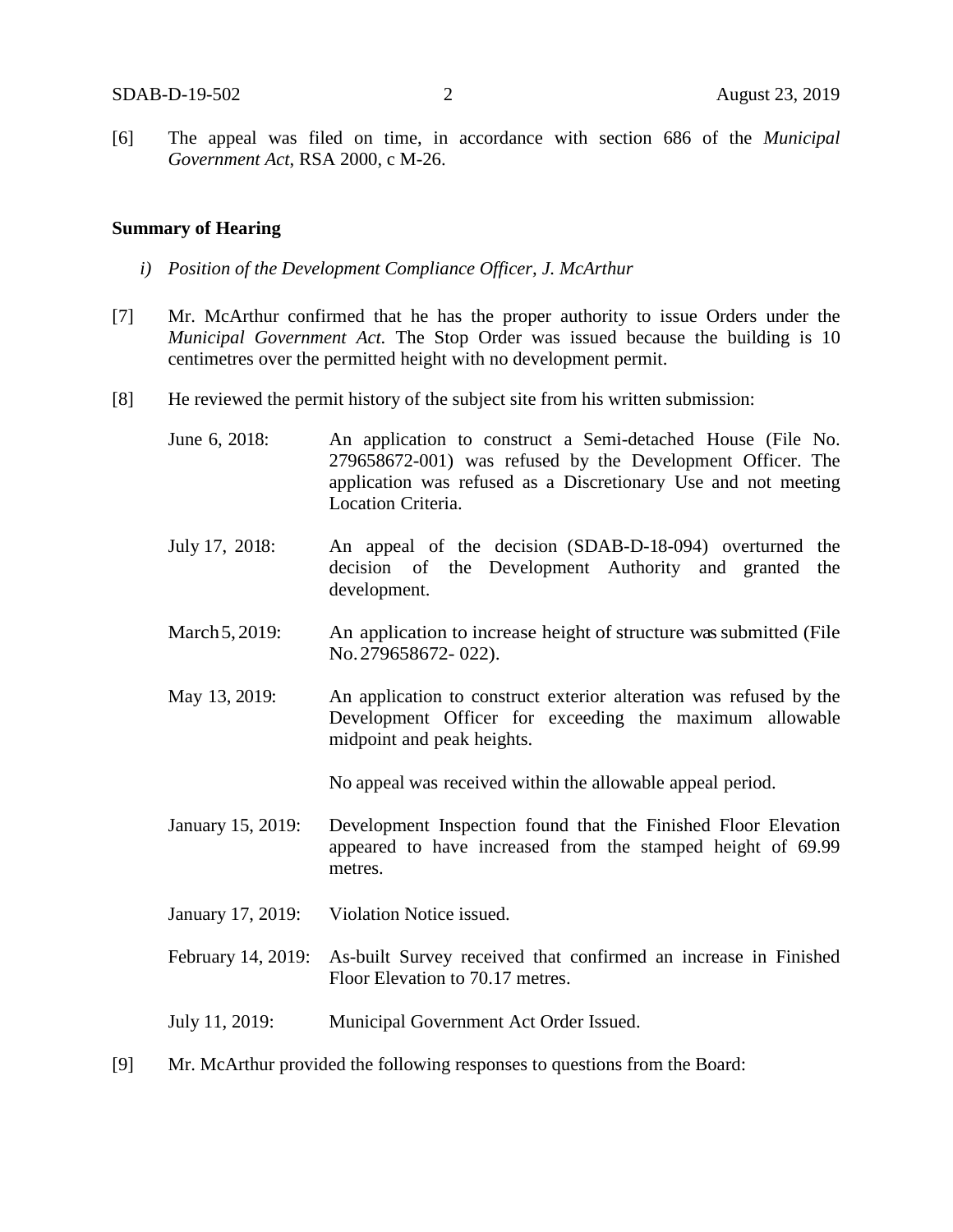- a. He confirmed that the Appellants would have to wait six months from the date of the original refusal as per section 18.1(a) of the *Edmonton Zoning Bylaw* to re-submit an application for the building as it stands. Since the Development Authority does not have the discretion to vary height such an application would again be refused by the Development Officer but could be appealed to this Board for a variance.
- b. Mr. McArthur agrees that it could potentially take a significant amount of time to comply with options one (1) or two (2) of the Stop Order when such factors as weather, availability of trades, and obtaining quotes are taken into account.

### *ii) Position of the Appellant, Swish Developments Inc.*

- [10] Mr. D. Ngu and Ms. C. Park appeared to represent the Appellant.
- [11] To comply with options one (1) or two (2) of the Stop Order could take anywhere from 2.5 months to the spring or summer of 2020. An engineer would have to be involved, City approval would be required, the existing trusses and roof shingles would have to be demolished and the building would have to be protected from the weather. The homeowners currently occupy the building.
- [12] Their preference is to obtain an extension to the compliance date of the Stop Order to allow them to go through the process of re-submitting an application. They are unsure of the exact time line that would be required.

### **Decision**

[13] The decision of the Development Authority is **CONFIRMED** and the Stop Order is **UPHELD**. The Stop Order compliance date is **VARIED** from August 1, 2019 to **July 3, 2020**.

### **Reasons for Decision**

- [14] The Stop Order was issued correctly pursuant to section 645(1) of the *Municipal Government Act*. The Board confirms that the Stop Order was issued by an approved authority within the *Municipal Government Act.*
- [15] The Board analyzed the three remedies presented within the Stop Order and finds that two of the three remedies would take a considerable period of time to comply with. Based on the evidence of the Development Authority and the Appellants, the Board has extended the compliance date to July 3, 2020, to allow the completion of the work required by the Stop Order.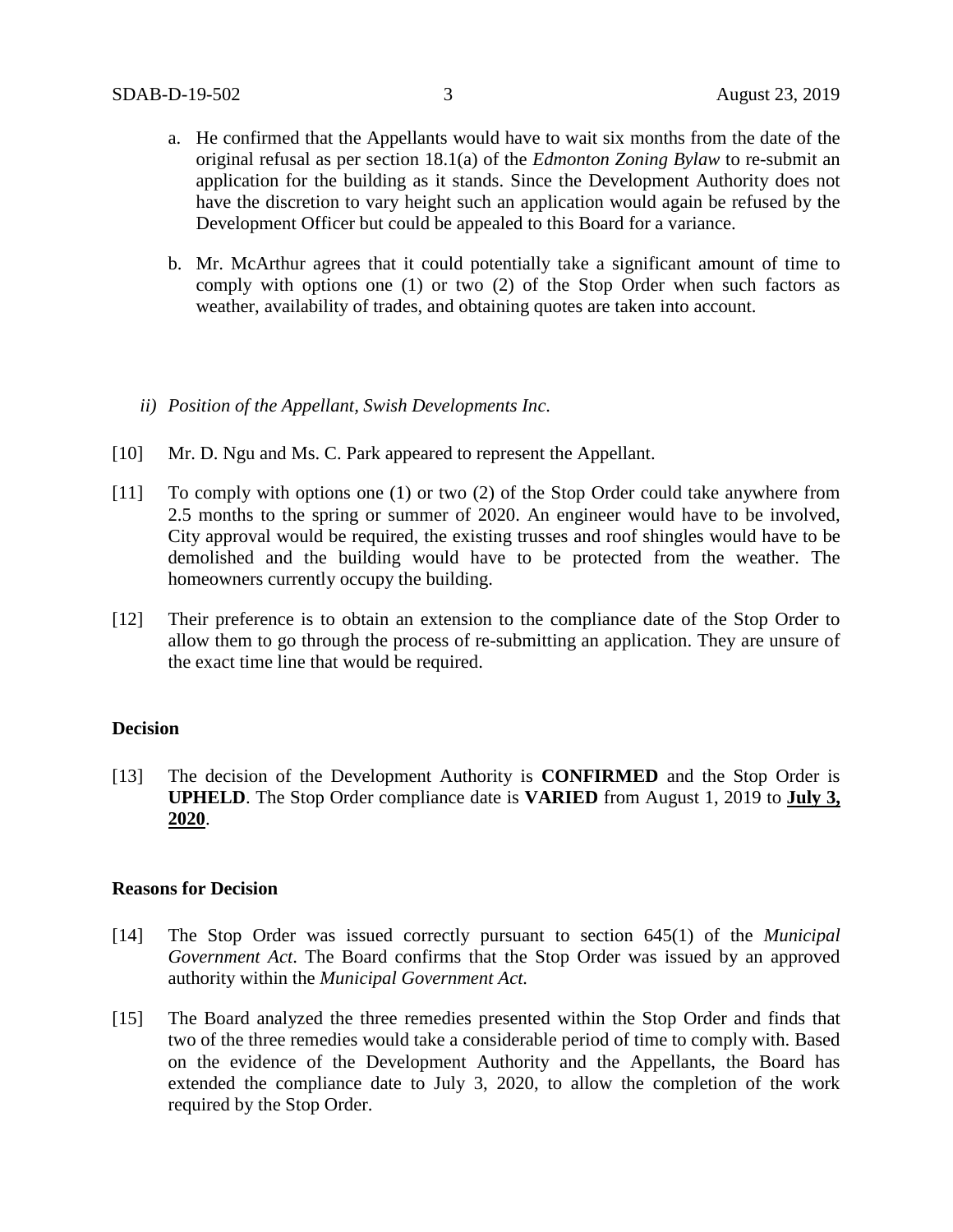- [16] While the Board cannot and did not consider the over-height issue, it must, in its determination of granting an extension of time to comply with the Stop Order, ensure that there is no material effect created to the surrounding neighbourhood through this process. The Board finds that the existing Use and building as it currently stands would not create nuisance issues to the neighbourhood that other Uses may create.
- [17] For the reasons above, the Stop Order is upheld and the compliance date is varied.

V. Laberge, Presiding Officer Subdivision and Development Appeal Board

Board Members in Attendance: A. Bolstad, B. Gibson, L. Gibson, A. Peterson

cc: Development & Zoning Services – J. McArthur / A. Chaudhary